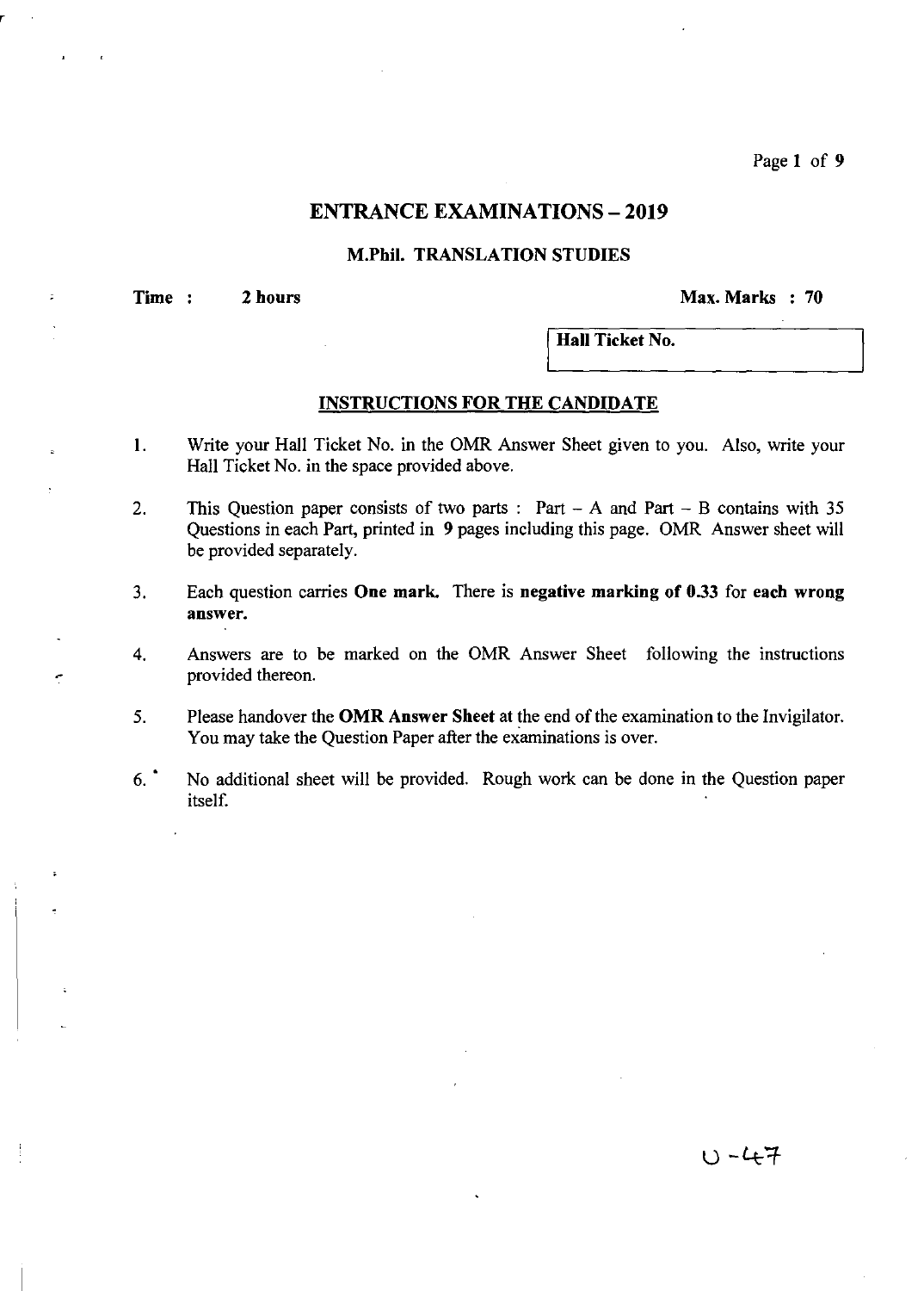### PART-A

#### Research Methodology (35 marks)

I. Eugene Nida's concepts of 'formal Equivalence' and 'dynamic equivalence' are also known as:

A. Norms in translation C. Literal and free translations B. Principles of correspondence D. Form and content translations

2. The 'Frankfurt School' is known for  $\frac{1}{2}$ .

A. Deconstruction C. Critical theory

B. Postmodernism D. Discourse analysis

3. If a researcher used *(sic)* after a word or quoted word, that means \_\_\_\_\_\_\_\_.

- A. that the word is quoted exactly as it stands in the·original
- B. some information communicated
- C. some information not communicated
- D. Emphasis
- 4. Research is  $\frac{1}{2}$ .
	- A. Searching again and again
	- B. Finding solution to any problem
	- C. Working in a scientific way to search for truth of any problem
	- D. Explaining a phenomena in detail

• 5. A common test in research demands much priority on \_\_\_\_

| A. Reliability | <b>B.</b> Usability |
|----------------|---------------------|
| C. Objectivity | D. All of the above |

6. The concepts of 'textual grid' and 'conceptual grid' are proposed by:

| A. Suasan Bassnett McGuire | B. Sherry Simon      |
|----------------------------|----------------------|
| C. Andre Lefevere          | D. Itamar Even-Zohar |

7. In a research 'information' means  $\frac{1}{\sqrt{1-\frac{1}{n}}}\cdot$ 

A. Organized data C. Processed data

B.Rawdata D. Crated data

8. In linguistics IPA means  $\frac{1}{\sqrt{1-\frac{1}{n}}}\cdot\frac{1}{\sqrt{1-\frac{1}{n}}}$ 

A. Indian Phonetic Association C. Infix-Phoneme Agreement

B. International Phonetic Alphabet D. International Phonological Association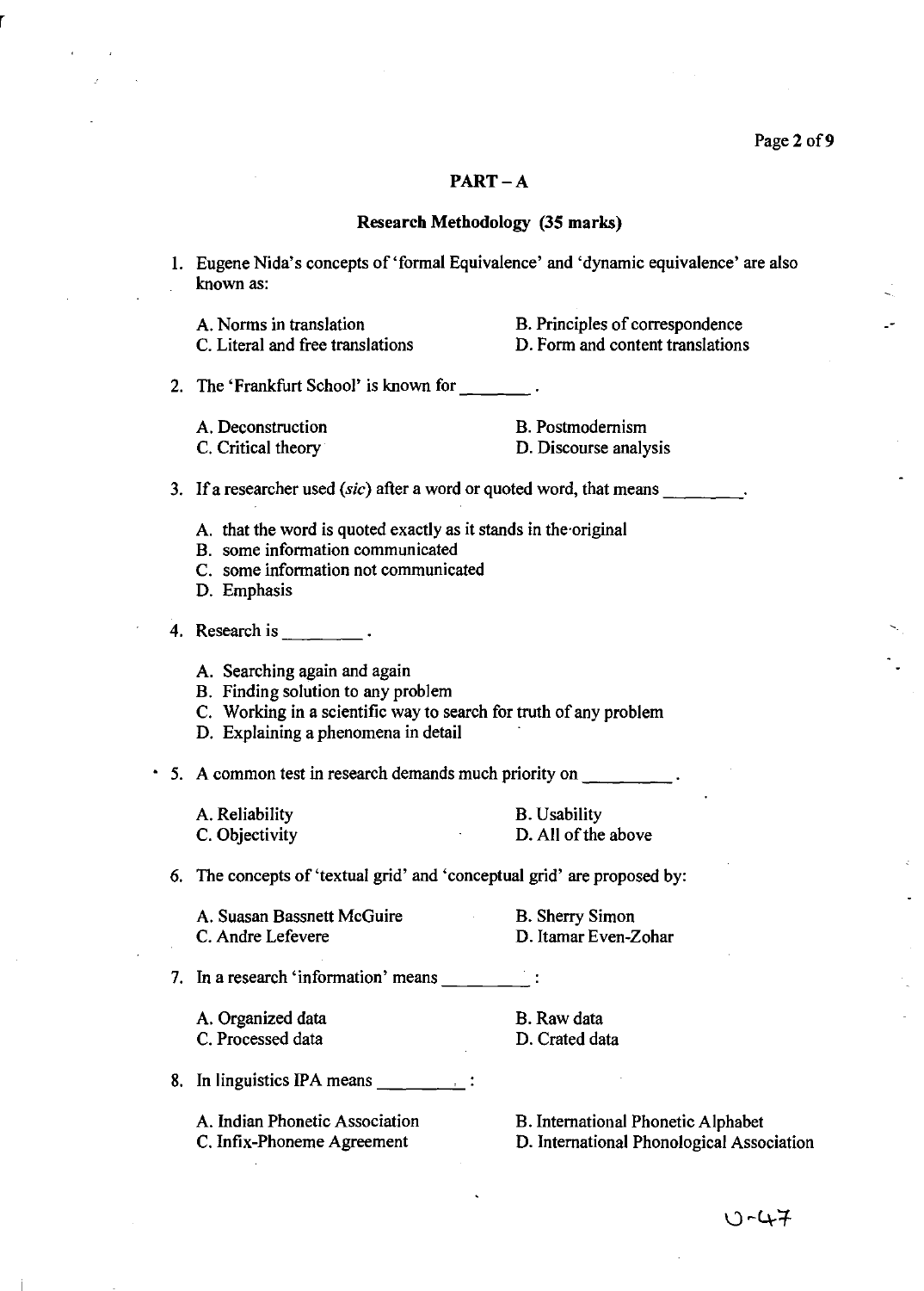$\mathcal{A}^{\mathcal{A}}$ 

 $\hat{\mathcal{L}}$ 

| 9. An appropriate and reliable source to find out a descriptive information is |                     |                                                                                                                                               |                                                                                                                                                                                                                                                                                                                                                                                                                                                                                                                                                                                                                                                                                                                                                                                                                                                                                               |  |
|--------------------------------------------------------------------------------|---------------------|-----------------------------------------------------------------------------------------------------------------------------------------------|-----------------------------------------------------------------------------------------------------------------------------------------------------------------------------------------------------------------------------------------------------------------------------------------------------------------------------------------------------------------------------------------------------------------------------------------------------------------------------------------------------------------------------------------------------------------------------------------------------------------------------------------------------------------------------------------------------------------------------------------------------------------------------------------------------------------------------------------------------------------------------------------------|--|
| A. Bibliography<br>C. Encyclopedia                                             |                     | B. World Wide Web<br>D. Dictionary                                                                                                            |                                                                                                                                                                                                                                                                                                                                                                                                                                                                                                                                                                                                                                                                                                                                                                                                                                                                                               |  |
|                                                                                |                     |                                                                                                                                               |                                                                                                                                                                                                                                                                                                                                                                                                                                                                                                                                                                                                                                                                                                                                                                                                                                                                                               |  |
| A. MLA                                                                         | <b>B.</b> APA       | C. Chicago                                                                                                                                    | D. OUP                                                                                                                                                                                                                                                                                                                                                                                                                                                                                                                                                                                                                                                                                                                                                                                                                                                                                        |  |
|                                                                                |                     |                                                                                                                                               |                                                                                                                                                                                                                                                                                                                                                                                                                                                                                                                                                                                                                                                                                                                                                                                                                                                                                               |  |
| C. M.M. Bakhtin                                                                |                     | B. Jacques Derrida<br>D. Victor Shaklovosky                                                                                                   |                                                                                                                                                                                                                                                                                                                                                                                                                                                                                                                                                                                                                                                                                                                                                                                                                                                                                               |  |
|                                                                                |                     |                                                                                                                                               |                                                                                                                                                                                                                                                                                                                                                                                                                                                                                                                                                                                                                                                                                                                                                                                                                                                                                               |  |
| A. Bhakti                                                                      | <b>B.</b> Sangam    | C. Epic                                                                                                                                       | D. Modern                                                                                                                                                                                                                                                                                                                                                                                                                                                                                                                                                                                                                                                                                                                                                                                                                                                                                     |  |
|                                                                                |                     |                                                                                                                                               |                                                                                                                                                                                                                                                                                                                                                                                                                                                                                                                                                                                                                                                                                                                                                                                                                                                                                               |  |
| A. Writing                                                                     | <b>B.</b> Subtitles | C. Cinema                                                                                                                                     | D. Music video                                                                                                                                                                                                                                                                                                                                                                                                                                                                                                                                                                                                                                                                                                                                                                                                                                                                                |  |
|                                                                                |                     |                                                                                                                                               |                                                                                                                                                                                                                                                                                                                                                                                                                                                                                                                                                                                                                                                                                                                                                                                                                                                                                               |  |
|                                                                                |                     | <b>B.</b> Punishment for Vice<br>D. None of these                                                                                             |                                                                                                                                                                                                                                                                                                                                                                                                                                                                                                                                                                                                                                                                                                                                                                                                                                                                                               |  |
|                                                                                |                     |                                                                                                                                               |                                                                                                                                                                                                                                                                                                                                                                                                                                                                                                                                                                                                                                                                                                                                                                                                                                                                                               |  |
| A. E.M. Forster<br>C. Jane Austen                                              |                     | <b>B. Charles Dickens</b><br>D. Joseph Conrad                                                                                                 |                                                                                                                                                                                                                                                                                                                                                                                                                                                                                                                                                                                                                                                                                                                                                                                                                                                                                               |  |
|                                                                                |                     |                                                                                                                                               |                                                                                                                                                                                                                                                                                                                                                                                                                                                                                                                                                                                                                                                                                                                                                                                                                                                                                               |  |
| A. Macaulay's Minute of 1835<br>C. The Reorganization of States                |                     | B. India's Independence<br>D. Orientalists vs Anglicists Debates                                                                              |                                                                                                                                                                                                                                                                                                                                                                                                                                                                                                                                                                                                                                                                                                                                                                                                                                                                                               |  |
|                                                                                |                     |                                                                                                                                               |                                                                                                                                                                                                                                                                                                                                                                                                                                                                                                                                                                                                                                                                                                                                                                                                                                                                                               |  |
| A. Mona Baker                                                                  |                     | <b>B.</b> Harish Trivedi<br>D. Peter Newmark                                                                                                  |                                                                                                                                                                                                                                                                                                                                                                                                                                                                                                                                                                                                                                                                                                                                                                                                                                                                                               |  |
|                                                                                |                     |                                                                                                                                               |                                                                                                                                                                                                                                                                                                                                                                                                                                                                                                                                                                                                                                                                                                                                                                                                                                                                                               |  |
| C. Calque                                                                      |                     | <b>B.</b> Barrowings<br>D. Collocation                                                                                                        |                                                                                                                                                                                                                                                                                                                                                                                                                                                                                                                                                                                                                                                                                                                                                                                                                                                                                               |  |
|                                                                                |                     | A. F. de Saussure<br>A. Reward of Virtue<br>$C.$ Both $(A)$ and $(B)$<br>C. Jeremy Munday<br>18. Neologism means .<br>A. Coinage of new words | 10. The following is not a formatting and style guide for research papers and dissertations:<br>11. Who of the following is associated with 'deconstruction'?<br>12. The categories of akam and puram define which poetry?<br>13. Which one of the following is not audio-visual phenomenon?<br>14. Which of the following denotes poetic justice?<br>15. Who among the following is the author of the novel Heart of Darkness?<br>16. The history of English language teaching in India can be traced back to _________.<br>17. The Author of the text In Other Words: A Course on Translation is $\frac{1}{\sqrt{1-\frac{1}{n}}}\frac{1}{\sqrt{1-\frac{1}{n}}}\frac{1}{\sqrt{1-\frac{1}{n}}}\frac{1}{\sqrt{1-\frac{1}{n}}}\frac{1}{\sqrt{1-\frac{1}{n}}}\frac{1}{\sqrt{1-\frac{1}{n}}}\frac{1}{\sqrt{1-\frac{1}{n}}}\frac{1}{\sqrt{1-\frac{1}{n}}}\frac{1}{\sqrt{1-\frac{1}{n}}}\frac{1}{\$ |  |

 $\sim$   $\sim$ 

 $\hat{\mathbf{z}}_i$  and  $\hat{\mathbf{z}}_i$ 

 $\tilde{\mathbf{z}}$ 

 $\overline{\phantom{0}}$ 

ä,

 $\overline{a}$ 

 $\mathbf{r}$ 

Ą.

 $\ddot{\phantom{a}}$ 

 $\mathcal{L}^{\text{max}}_{\text{max}}$  , where  $\mathcal{L}^{\text{max}}_{\text{max}}$ 

 $\mathcal{L}(\mathbf{A})$  and  $\mathcal{L}(\mathbf{A})$ 

 $\mathcal{L}^{(1)}$  and  $\mathcal{L}^{(2)}$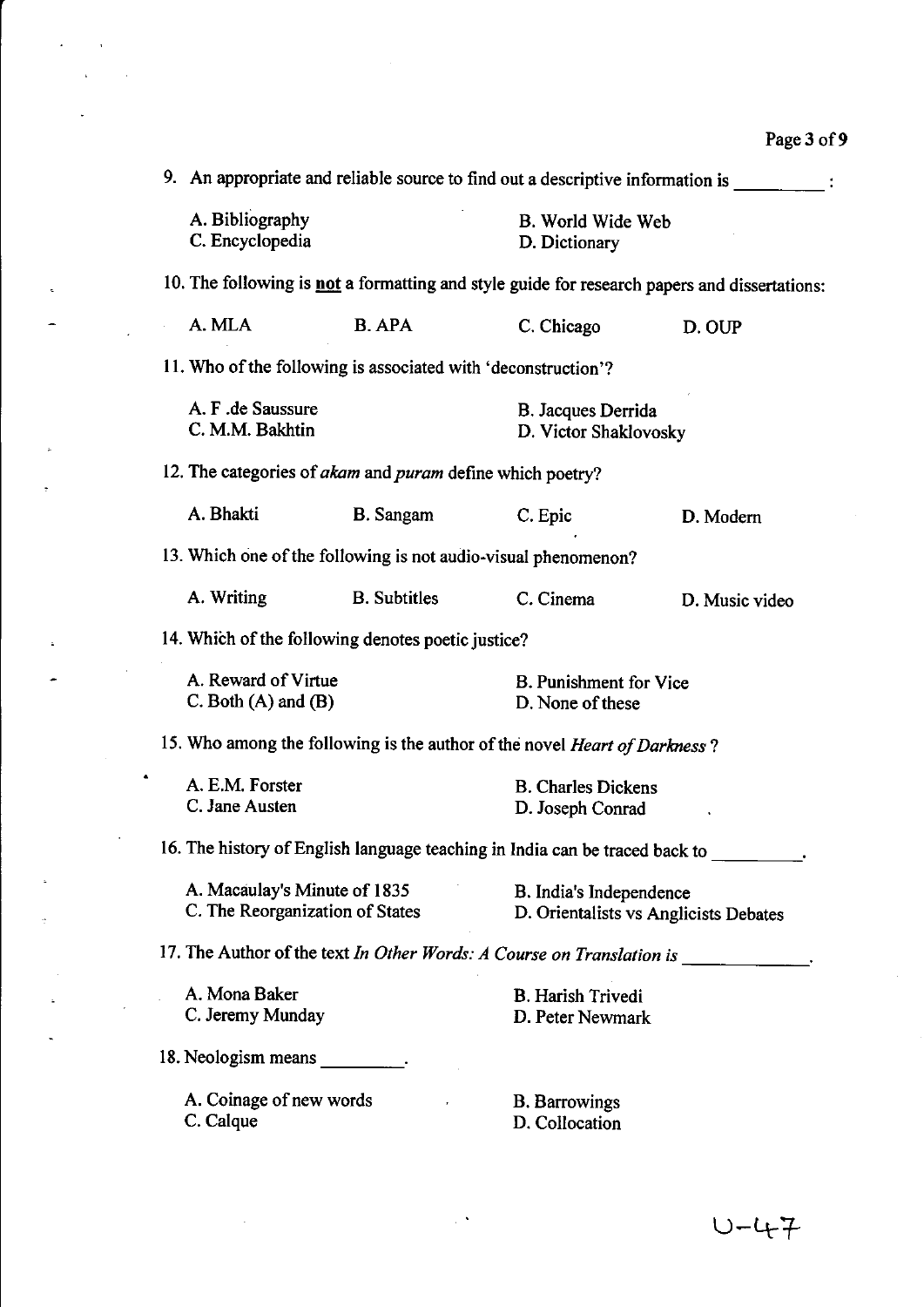19. Which of the following discipline is concerned with beauty and the taste of beauty?

| A. Ontology   | B. Phenomenology |
|---------------|------------------|
| C. Aesthetics | D. Epistemology  |

20. "A translation is a translation of a translation of a translation". The Author of the statement is \_\_\_\_\_\_\_\_\_.

| A. Mona Baker  | B. A.K. Ramanujan |
|----------------|-------------------|
| C. Octavio Paz | D. J.C. Catford   |

21. The system of social norm and rules that a speaker knows about using language is

A.Grammar B. Morphology C. Orthography D. Pragmatics

22. In which of the following the objective of the research is primarily the description of the phenomena?

| A. Descriptive research  | <b>B.</b> Experimental research |
|--------------------------|---------------------------------|
| C. Quantitative research | D. Qualitative research         |

23. Philesopher of science who introduced the term paradigm shift:

| A. Paul Feyerabend | <b>B.</b> Thomas Kuhn |
|--------------------|-----------------------|
| C. David Bloor     | D. James Burke        |

24. **Example 24.** is the author who claims himself to be a 'translated man'.

| A. Salman Rushdie  | B. G. Spivak      |
|--------------------|-------------------|
| C. A. K. Ramanujan | D. Harish Trivedi |

25. A bibliophile is one who:

A. steals Books B. loves Books C. worships Books D. fears Books

26. is any category of literature, music, or other forms of art or entertainment, whether written or oral, audio or visual, based on some set of stylistic criteria.

A. Register B. Text C. Genre D. Style

27. \_\_\_\_\_ distinguished four types of classical genres: tragedy, epic, comedy and satire.

| A. Plato<br><b>B.</b> Aristotle<br>C. Genette | D. Arnold |
|-----------------------------------------------|-----------|
|-----------------------------------------------|-----------|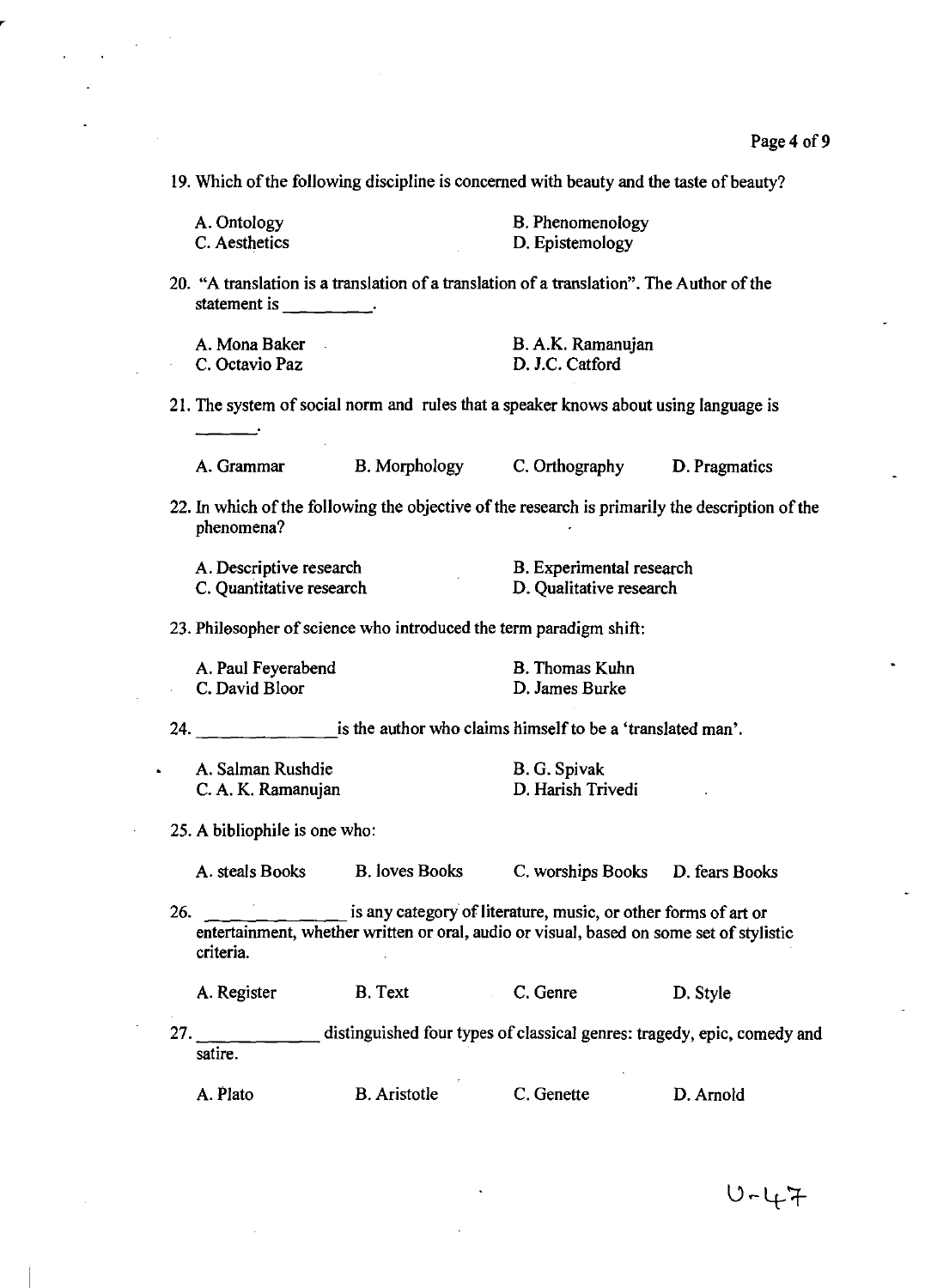| literature was .                                                                                                                                                            |                                                                                                              |                                           | 28. One of the first writers to discuss the separation of the literary genre from other aspects of |  |
|-----------------------------------------------------------------------------------------------------------------------------------------------------------------------------|--------------------------------------------------------------------------------------------------------------|-------------------------------------------|----------------------------------------------------------------------------------------------------|--|
| A. Brunetiere                                                                                                                                                               | <b>B.</b> Horace                                                                                             | C. Quintilian                             | D. Cicero                                                                                          |  |
| 29. Dance: rhythm :: music: ?                                                                                                                                               |                                                                                                              |                                           |                                                                                                    |  |
| A. Instruments B. Sing                                                                                                                                                      |                                                                                                              | C. Tune                                   | D. Play                                                                                            |  |
|                                                                                                                                                                             | 30. Insert the missing number: 1, 4, 9, 16,,36,49                                                            |                                           |                                                                                                    |  |
| A. 19                                                                                                                                                                       | <b>B.24</b>                                                                                                  | C.25                                      | D. 20                                                                                              |  |
|                                                                                                                                                                             |                                                                                                              |                                           | 31. Absolute correspondence between languages is not possible since no two languages are           |  |
| A. Identical                                                                                                                                                                | <b>B.</b> Equal                                                                                              | C. Same                                   | D. Homogenous                                                                                      |  |
|                                                                                                                                                                             | 32. $\frac{1}{100}$ is a branch of linguistics dealing with language in contextual use.                      |                                           |                                                                                                    |  |
|                                                                                                                                                                             | A. Sociolinguistics B. Semantics C. Pragmatics                                                               |                                           | D. Semiotics                                                                                       |  |
|                                                                                                                                                                             | 33. Peter Piper picked a peck of pickled peppers. This is an example of $\frac{1}{\sqrt{1-\frac{1}{n}}-1}$ . |                                           |                                                                                                    |  |
| A. Metaphor                                                                                                                                                                 | <b>B.</b> Simile                                                                                             | C. Alliteration                           | D. Assonance                                                                                       |  |
| 34. Which of the following philosophers theorized the relationship between power and<br>knowledge, which are used as forms of social control through societal institutions? |                                                                                                              |                                           |                                                                                                    |  |
| A. Aristotle<br>C. Mikhail Bakhtin                                                                                                                                          |                                                                                                              | B. Walter Benjamin<br>D. Michael Foucault |                                                                                                    |  |
|                                                                                                                                                                             | 35. According to Hans J. Vermeer, language is part of _________.                                             |                                           |                                                                                                    |  |
| A. Speech                                                                                                                                                                   | <b>B.</b> Culture                                                                                            | C. Situation                              | D. Sign system                                                                                     |  |

## PART-B

# Translation Studies (35 marks)

 $\ddot{\phantom{0}}$ 

36. Which one of the following is the translator of Walter Benjamin's *The Task of the Translator?* 

A. Harry Zohn C. Michal Jennings

J.

 $\overline{a}$ 

 $\frac{1}{2}$  .

B. Marcus Bullock D. Gayatri Spivak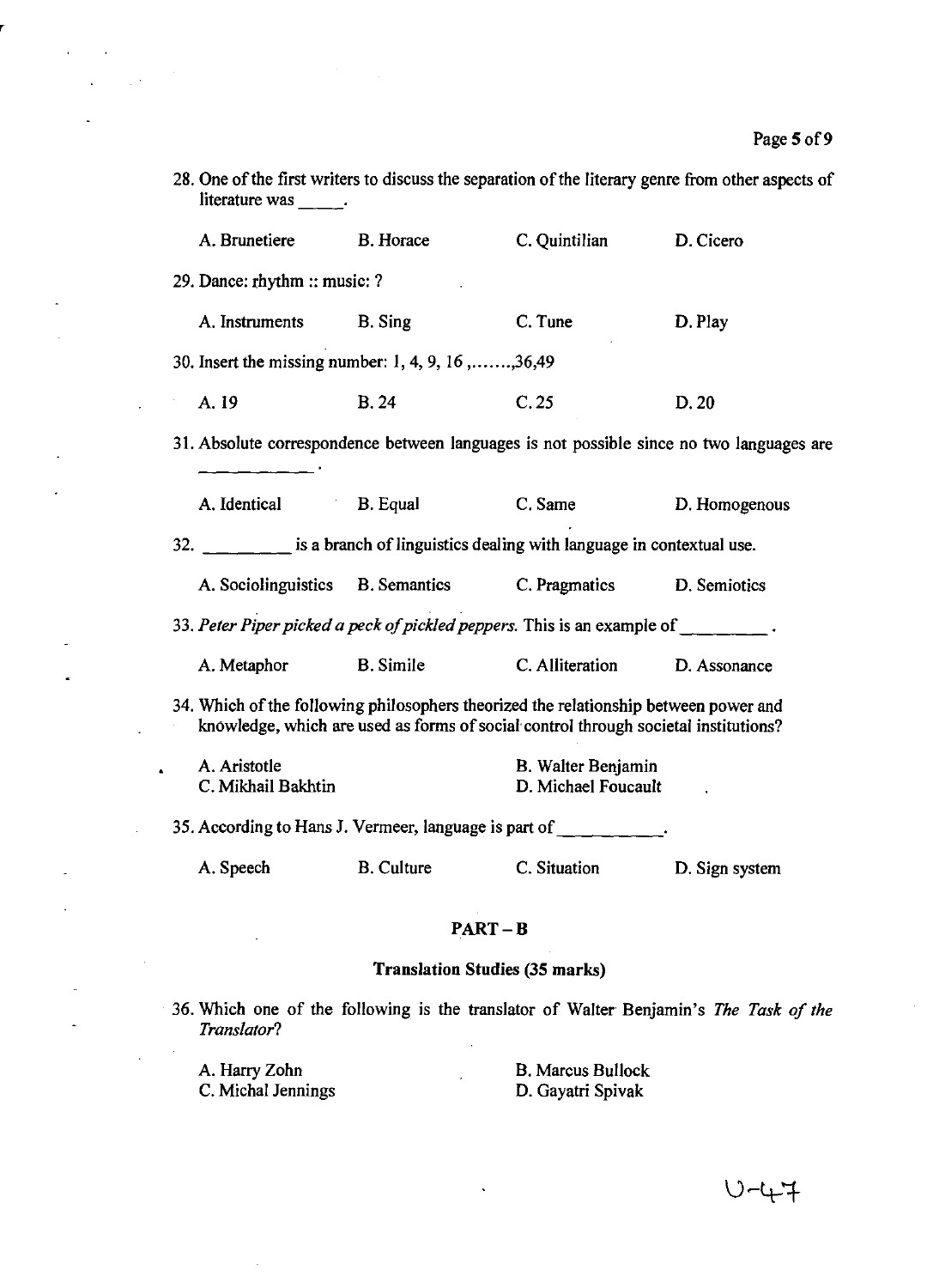| during the period of $\frac{1}{\sqrt{1-\frac{1}{\sqrt{1-\frac{1}{\sqrt{1-\frac{1}{\sqrt{1-\frac{1}{\sqrt{1-\frac{1}{\sqrt{1-\frac{1}{\sqrt{1-\frac{1}{\sqrt{1-\frac{1}{\sqrt{1-\frac{1}{\sqrt{1-\frac{1}{\sqrt{1-\frac{1}{\sqrt{1-\frac{1}{\sqrt{1-\frac{1}{\sqrt{1-\frac{1}{\sqrt{1-\frac{1}{\sqrt{1-\frac{1}{\sqrt{1-\frac{1}{\sqrt{1-\frac{1}{\sqrt{1-\frac{1}{\sqrt{1-\frac{1}{\sqrt{1-\frac{1}{\sqrt{1-\$ | 37. In the history of Translation Studies, the fundamental issues of translatability dominated                                                                                                                                                                                                                                                                                                                                |                                              |         |            |
|----------------------------------------------------------------------------------------------------------------------------------------------------------------------------------------------------------------------------------------------------------------------------------------------------------------------------------------------------------------------------------------------------------------|-------------------------------------------------------------------------------------------------------------------------------------------------------------------------------------------------------------------------------------------------------------------------------------------------------------------------------------------------------------------------------------------------------------------------------|----------------------------------------------|---------|------------|
|                                                                                                                                                                                                                                                                                                                                                                                                                | A. 1920s-1930s B. 1940s-1950s C. 1930s-1940s D. 1950s-1960s                                                                                                                                                                                                                                                                                                                                                                   |                                              |         |            |
|                                                                                                                                                                                                                                                                                                                                                                                                                | 38. The author of the essay 'Problems of Translation: "Onegin in English"                                                                                                                                                                                                                                                                                                                                                     |                                              |         |            |
| A. Vladimir Nabokov<br>C. Voloshinav                                                                                                                                                                                                                                                                                                                                                                           |                                                                                                                                                                                                                                                                                                                                                                                                                               | <b>B. Victor Shaklovosky</b><br>D. Pushkin   |         |            |
|                                                                                                                                                                                                                                                                                                                                                                                                                | 39. In A Methodology for Translation an essay by Jean-Paul Vinay and Jean Darbelnet, the<br>authors focus on _____________ methods or procedures.                                                                                                                                                                                                                                                                             |                                              |         |            |
| A. Two                                                                                                                                                                                                                                                                                                                                                                                                         | <b>B.</b> Four                                                                                                                                                                                                                                                                                                                                                                                                                | C. Seven                                     | D. Five |            |
|                                                                                                                                                                                                                                                                                                                                                                                                                | 40. $\frac{1}{\sqrt{1-\frac{1}{\sqrt{1-\frac{1}{\sqrt{1-\frac{1}{\sqrt{1-\frac{1}{\sqrt{1-\frac{1}{\sqrt{1-\frac{1}{\sqrt{1-\frac{1}{\sqrt{1-\frac{1}{\sqrt{1-\frac{1}{\sqrt{1-\frac{1}{\sqrt{1-\frac{1}{\sqrt{1-\frac{1}{\sqrt{1-\frac{1}{\sqrt{1-\frac{1}{\sqrt{1-\frac{1}{\sqrt{1-\frac{1}{\sqrt{1-\frac{1}{\sqrt{1-\frac{1}{\sqrt{1-\frac{1}{\sqrt{1-\frac{1}{\sqrt{1-\frac{1}{\sqrt{1-\frac{1}{\sqrt{1-\frac{1}{\sqrt{1$ |                                              |         |            |
|                                                                                                                                                                                                                                                                                                                                                                                                                | A. Calque B. Adoption C. Adaptation D. Loan words                                                                                                                                                                                                                                                                                                                                                                             |                                              |         |            |
| language.                                                                                                                                                                                                                                                                                                                                                                                                      | 41. is an interpretation of verbal signs by means of other sign of the same                                                                                                                                                                                                                                                                                                                                                   |                                              |         |            |
| C. Intersemiotic translation                                                                                                                                                                                                                                                                                                                                                                                   | A. Interlingual translation B. Intralingual translation                                                                                                                                                                                                                                                                                                                                                                       | D. Transcreation                             |         |            |
|                                                                                                                                                                                                                                                                                                                                                                                                                | 42. The term cultural translation originates from __________.                                                                                                                                                                                                                                                                                                                                                                 |                                              |         |            |
|                                                                                                                                                                                                                                                                                                                                                                                                                | A. Homi Bhabha B. Hans Gadamer C. T S Eliot D. Ezra Pound                                                                                                                                                                                                                                                                                                                                                                     |                                              |         |            |
| term 'dynamic' with $\qquad \qquad$                                                                                                                                                                                                                                                                                                                                                                            | 43. While distinguishing between two different correspondences, Eugene Nida, replaces the                                                                                                                                                                                                                                                                                                                                     |                                              |         |            |
|                                                                                                                                                                                                                                                                                                                                                                                                                | A. Functional B. Notional C. Pragmatic D. Relational                                                                                                                                                                                                                                                                                                                                                                          |                                              |         |            |
|                                                                                                                                                                                                                                                                                                                                                                                                                | 44. The Notion of 'shift' in translation studies is related to _________.                                                                                                                                                                                                                                                                                                                                                     |                                              |         |            |
|                                                                                                                                                                                                                                                                                                                                                                                                                | A. J.C. Catford B. Juliane House C. Horace                                                                                                                                                                                                                                                                                                                                                                                    |                                              |         | D. Popovic |
| $\mathfrak{to}$ .                                                                                                                                                                                                                                                                                                                                                                                              | 45. Literary translations are the facts of the target system. The statement is related                                                                                                                                                                                                                                                                                                                                        |                                              |         |            |
| A. Itamar Even-Zohar<br>C. Jiry Levy                                                                                                                                                                                                                                                                                                                                                                           | $\mathcal{L}(\mathcal{L}^{\mathcal{L}})$ and $\mathcal{L}(\mathcal{L}^{\mathcal{L}})$ and                                                                                                                                                                                                                                                                                                                                     | <b>B.</b> Gideon Toury<br>D. Katharina Reiss |         |            |
| $\frac{1}{s}$                                                                                                                                                                                                                                                                                                                                                                                                  | 46. The author who shows how the target orientation transforms the concept of equivalence                                                                                                                                                                                                                                                                                                                                     |                                              |         |            |
|                                                                                                                                                                                                                                                                                                                                                                                                                | A. Gideon Toury B. Itamar Even-Zohar C. Jose Lambert D. L. D'halst                                                                                                                                                                                                                                                                                                                                                            |                                              |         |            |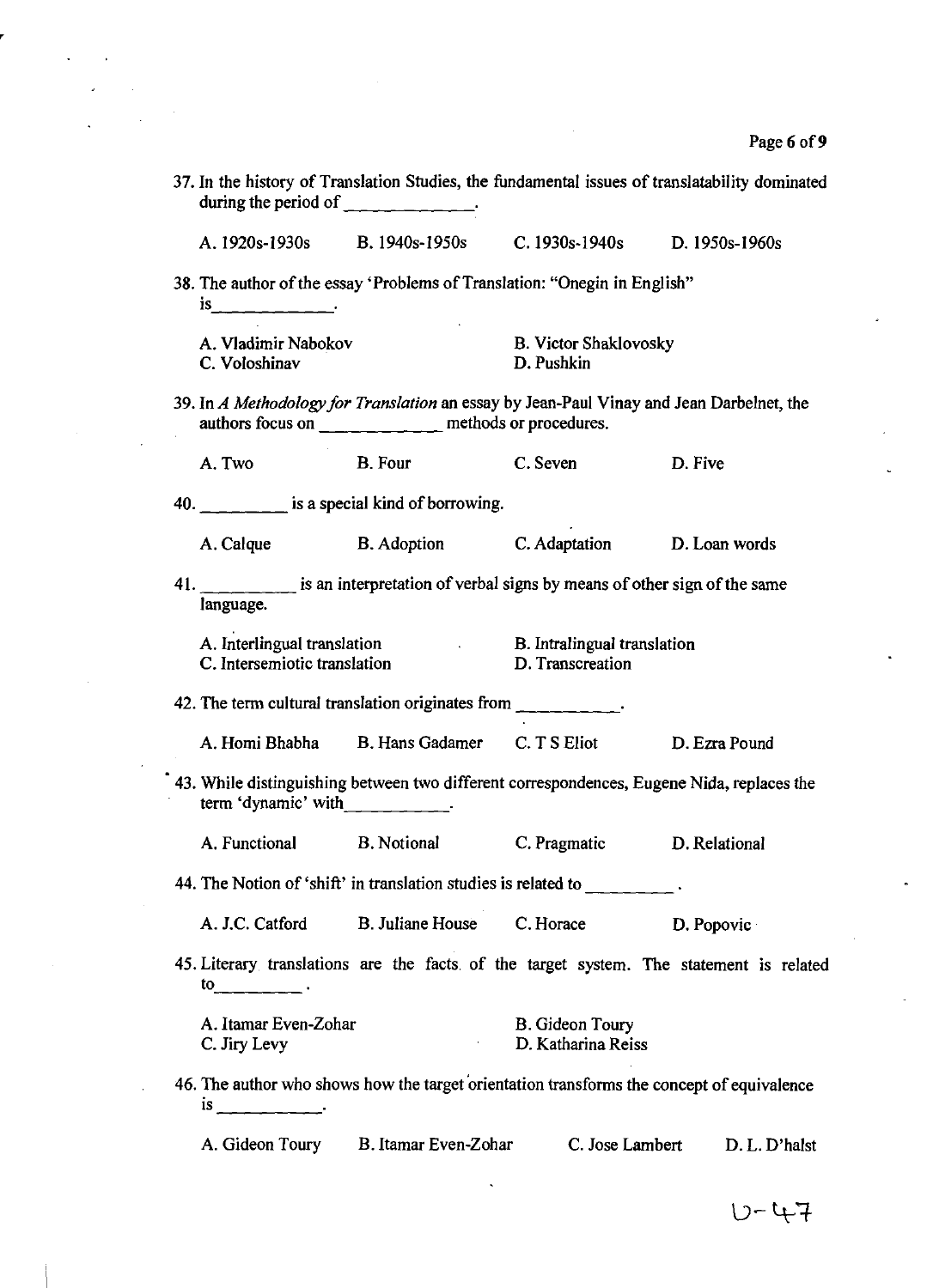47. A disciplinary map for translation studies is drawn up by

A. James Holmes C. Lawrence Venuti B. Itamar Even-Zohar D. Jiry Levy'

48. Who had said that "the total impact of a translation may be reasonably close to the original, but there can be no identity in details"?

A. D.G. Rossetti B. James Holmes C. Eugene Nida D. Fange

*49. Translation and Multilingualism: Postcolonial Contexts* is a book edited by

A. Harish Trivedi B. Rita Kothari

C. Shanta Ramakrishna D. Gopichand Narang

50. Gideon Toury is the author of  $\Box$   $\Box$   $\Box$   $\Box$   $\Box$   $\Box$ 

A. The Nature and Role of Norms In Translation

B. The Hermeneutics Motion

C. The Name and Nature of Translation Studies.

D. Decision Making in Translation

51. The , an indigenous version of *Mahabharata* in Indian Languages does not contain the *Bhagvad Gita.* 

A. *Sarala Mahabharata*  C. *Mahabharatam kilippattu* 

B. *Andhra mahabharatam*  D. *Pampabharata* 

• 52. The anti-brahminical Jain text, *Paumachariya,* written by Vimal Suri is based on

A. *Panchatantra B.Ramayana* 

C. *The Jataka Stories* D. *One Thousand and one Nights* 

53. The notion of equivalence as an identity has been questioned by  $\cdot$ .

A. William Frawley C.HanaJ. Vermeer

B. Susan Bassnett D. Edward Said

54. Select the odd one out.

A. The Skopos theory C. The social network theory

B. The social action theory D. The dynamic action theory

55. Translation is form of 'refraction' or rewriting'. This view is held by  $\blacksquare$ .

A. Itamar Even-Zohar C. Hans Vermeer

B. Andre Lefevere D. Holz-Manttari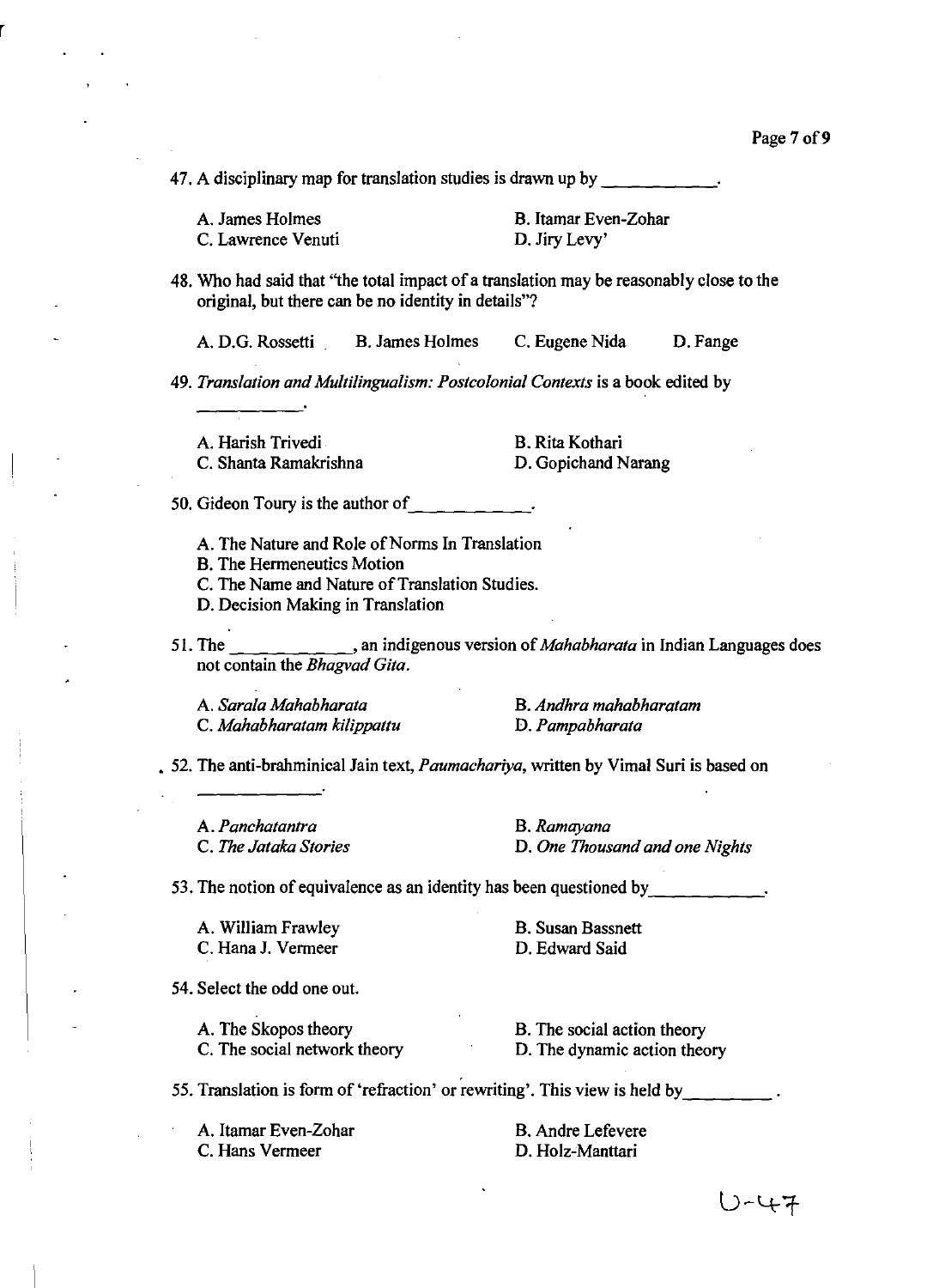ç.

| 56. The theme of untranslatability in theory was revived by $\frac{1}{\sqrt{2}}$                 |                                                                                                                                                                                |                                                       |                  |
|--------------------------------------------------------------------------------------------------|--------------------------------------------------------------------------------------------------------------------------------------------------------------------------------|-------------------------------------------------------|------------------|
| A. Structuralists<br>C. Formalists                                                               |                                                                                                                                                                                | <b>B.</b> Post-structuralists<br>D. Modernists        |                  |
| 57. 'On Translating Kalidasa' is written by the famous philosopher and translator<br>___________ |                                                                                                                                                                                |                                                       |                  |
| A. Sri Aurobindo<br>C. Jawaharlal Nehru                                                          |                                                                                                                                                                                | B. Sarvepalli Radhakrishnan<br>D. Rabindranath Tagore |                  |
| 58. The relation between text and context is that of $\Box$                                      |                                                                                                                                                                                |                                                       |                  |
|                                                                                                  | A. Metafunction B. Instantiation C. Semantics                                                                                                                                  |                                                       | D. Lexicogrammar |
| 59. Rosemary Arrojo is Brazilian ___________ translator and scholar.                             |                                                                                                                                                                                |                                                       |                  |
|                                                                                                  | A. Postcolonial B. Neoliberal C. Semiotic D. Feminist                                                                                                                          |                                                       |                  |
| 60. $\Box$ is the form of data used for linguistic analysis.                                     |                                                                                                                                                                                |                                                       |                  |
| A. Text                                                                                          | B. Structure C. Lexis                                                                                                                                                          |                                                       | D. Corpus        |
| 61. Textual devices are of $\frac{1}{2}$ $\frac{1}{2}$ $\frac{1}{2}$ kinds.                      |                                                                                                                                                                                |                                                       |                  |
| A. Coherence and cohesion<br>C. Coherence and sound D. Coherence and orthography                 |                                                                                                                                                                                | <b>B.</b> Coherence and structure                     |                  |
| 62. Indian Literature is a bi-monthly journal published by ___________.                          |                                                                                                                                                                                |                                                       |                  |
| A. Sahitya Akademi<br>C. National Book Trust                                                     |                                                                                                                                                                                | <b>B.</b> Penguin<br>D. Katha                         |                  |
| 63. Dance like a Man is one of the best Indian English plays written by                          |                                                                                                                                                                                |                                                       |                  |
| A. Vijay Tendulkar<br>C. Mahesh Dattani                                                          |                                                                                                                                                                                | <b>B.</b> Habib Tanvir<br>D. Girish Karnad            |                  |
| 64. Entailment refers to _____________.                                                          |                                                                                                                                                                                |                                                       |                  |
| C. A part of something                                                                           | A. The class of entities a term denotes or refers to in the real world<br>B. The different grades of what you think something is<br>D. The relationship between two sentences. |                                                       |                  |
| 65. Denotation refers to ___________ meaning.                                                    |                                                                                                                                                                                |                                                       |                  |
| A. opposite                                                                                      | B. literal                                                                                                                                                                     | C. same                                               | D. Shades        |

 $U - 47$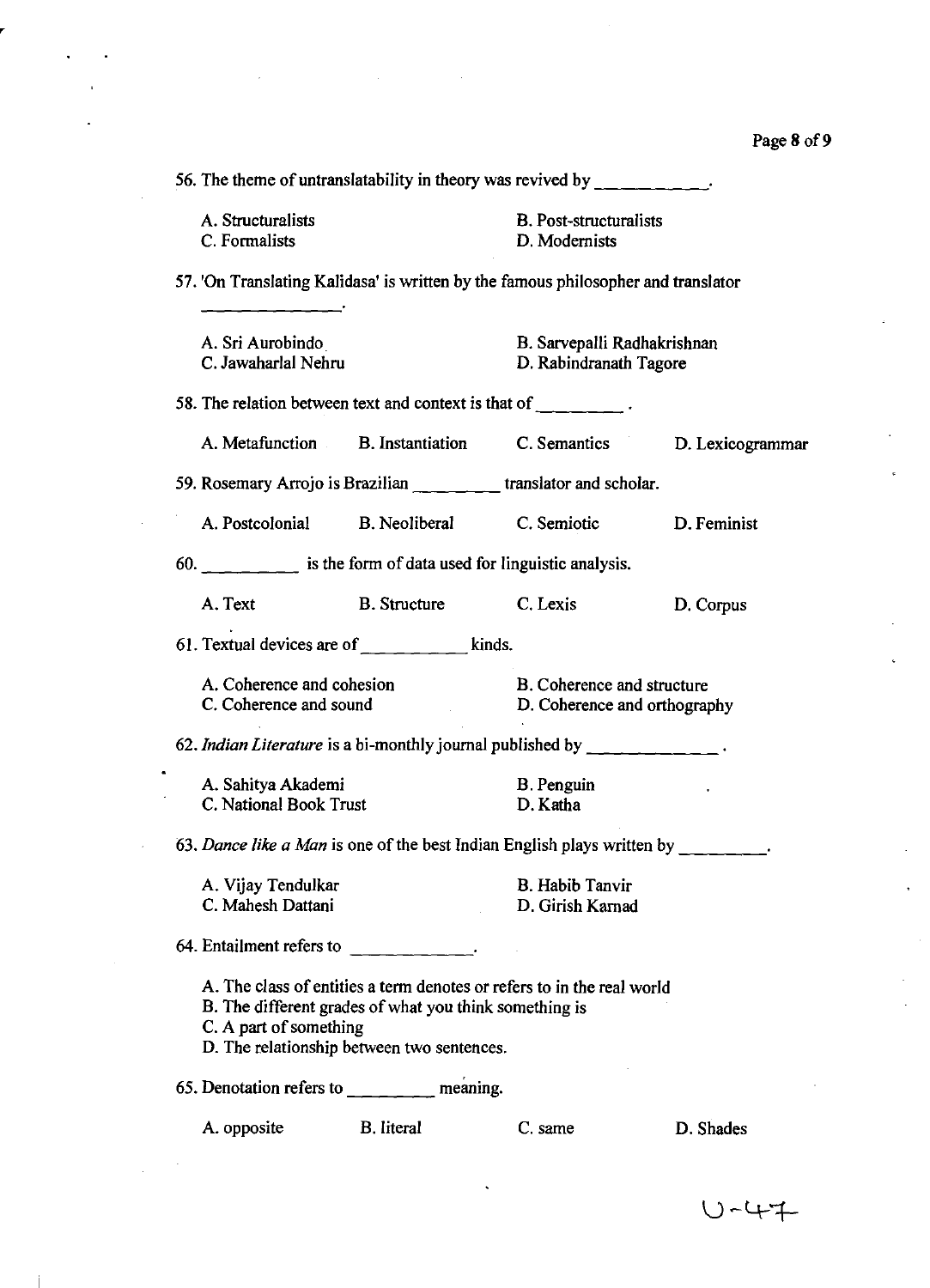66. "For Translation Theory, banal messages are the breath of life." This is a famous statement on translation by W.V.O Quine in his text

A. Word and World C. Word and Object B. Subject and Object D. Translation and Translator.

67. William Frawley, in his seminal essay on translation, *'Prolegomenon to a Theory 0/ Translation'* suggests that translation means \_\_\_\_\_\_\_\_.

A. Recodification B. Codification C. Equivalence D. Simplification

68. The author of the expression "Translation is the trail of the foreign" is  $\Box$ 

A. Antoine Berman B. Heidegger ' C. Holderlin D. Foucault

69. Choose the odd one out.

A. The *Alchemist*  C. *The Little Prince* 

B. A{y *Name is Red*  D. *The God o/Small Things* 

70. The phrase "traduttore, tradittore' means \_\_\_ \_

A. 'Translator, invisible'

C. 'Translator, traitor'

B. 'Translator, beautiful' D. 'Translator, author'

**\*\*\***